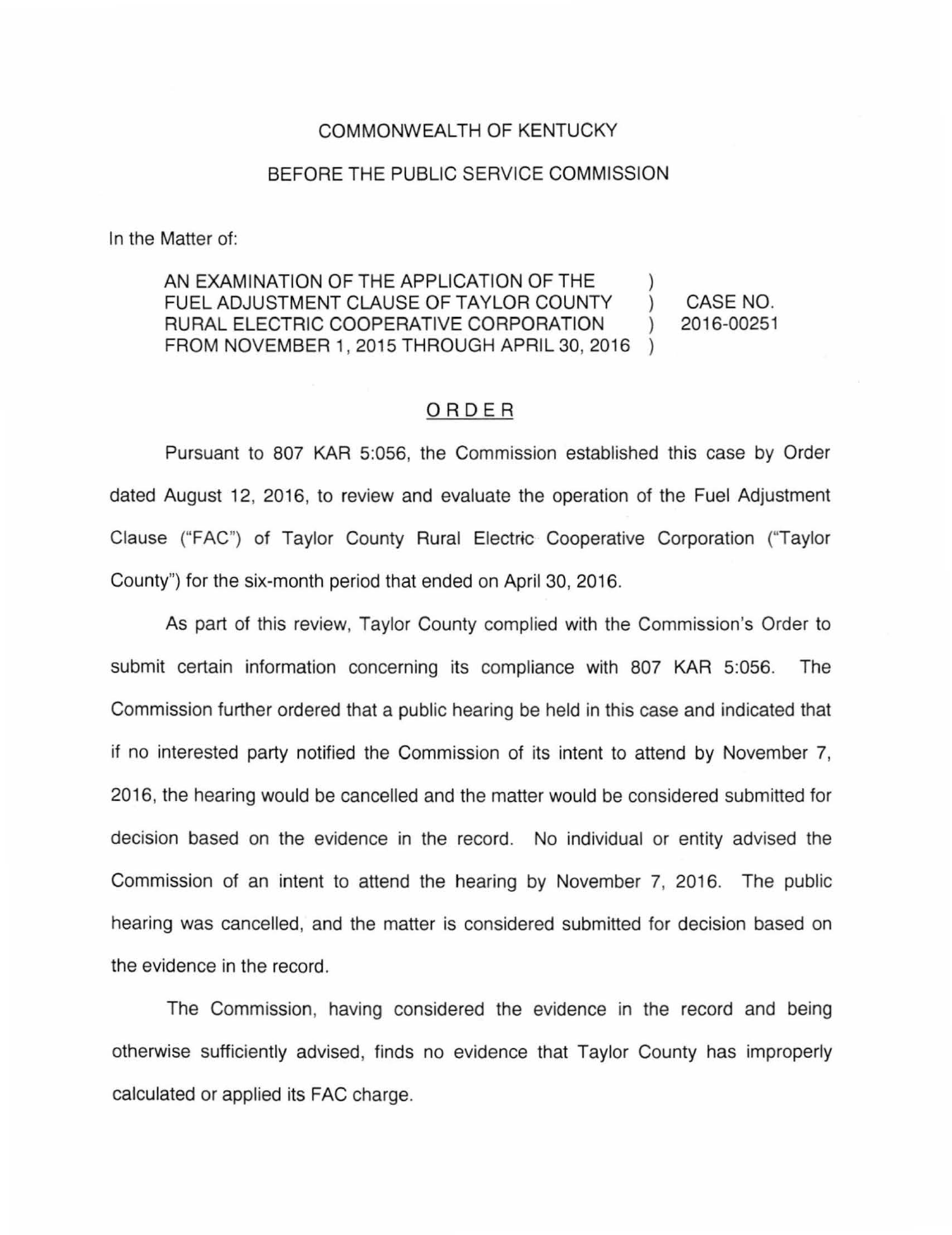IT IS THEREFORE ORDERED that the charges and credits applied by Taylor County through the FAC for the period November 1, 2015, through April 30, 2016, are approved.

By the Commission



ATTEST:

<u>Caline K/Victure</u>

Case No. 2016-00251